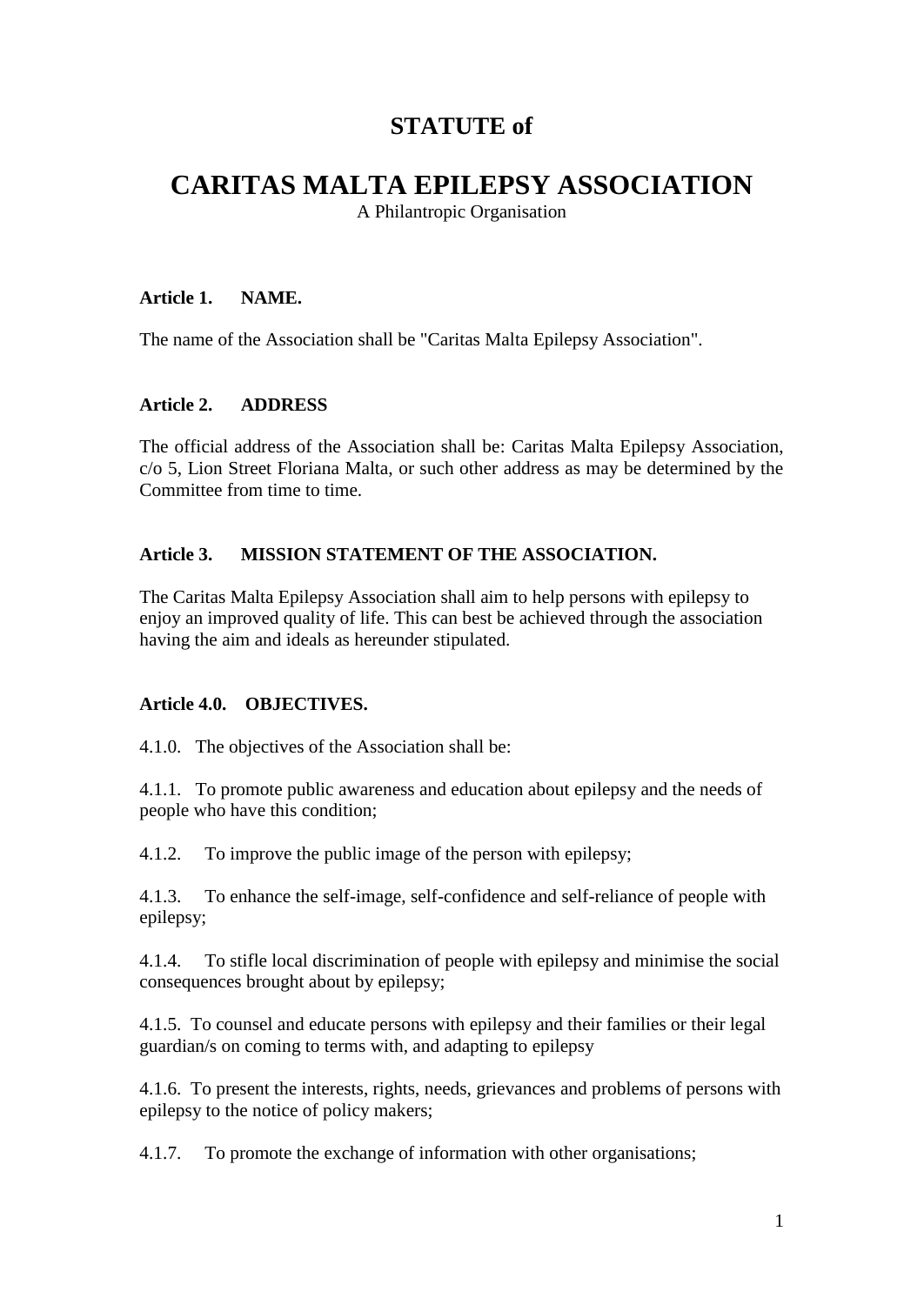4.1.8. To co-operate with other persons wishing to form other organisations for the welfare of persons with epilepsy and/or their families or their legal guardians; and,

4.1.9. To encourage and promote research.

## **Article 5.0. GENERAL POLICY**

5.1. The Association shall be an autonomous body

5.2. The Association shall be a non-profit making institution and any excess of funds received or generated from its activities must always be reinvested in the Association.

5.3. The Association shall have its accounts reviewed and published on a yearly basis.

5.4. Without prejudice to its autonomy, the Association will collaborate with other entities on a national, regional or international basis in furtherance of its aims.

5.5. The Association shall not have any political or trade union affiliation and it shall not indulge in party politics.

5.6. All prospective Supporting and Associate Members of the Association shall have access to the statute of Association upon demand. Prospective members will be required to state that they are aware of the objectives of the group.

## **Article 6.0. THE EXECUTIVE COMMITTEE AND OFFICERS**

6.1 The Affairs of the Association, in all matters not in these rules reserved for the Association in General Meeting, shall be managed by the Executive Committee of the Association. Provided that the Executive Committee shall have, as its primary function but not limited to, the management and allocation of the proceeds of all fund raising activities.

6.2. The Executive Committee shall consist of not less than eight (8) Members and not more than ten (10) Members of the Association who shall be elected biannually at the Annual General Meeting of the Association. At the end of the two year period, they shall all go out of office, but shall be eligible for re-election.

6.3. There shall be a President, an Honourable Secretary, an Honourable Treasurer, a Fundraiser, a Public Relations Officer and three (3) other Members who shall be elected by the Association in biannual General Meeting from among the Members of the Association. Provided further that the First Members of the Executive Council shall be the Founder Members of the Association who shall hold office until the first Biennial General Meeting which shall be held within twenty four (24) months with effect from the signing of this Statute. They shall retire, but will be eligible for reconfirmation or re-election for any number of terms.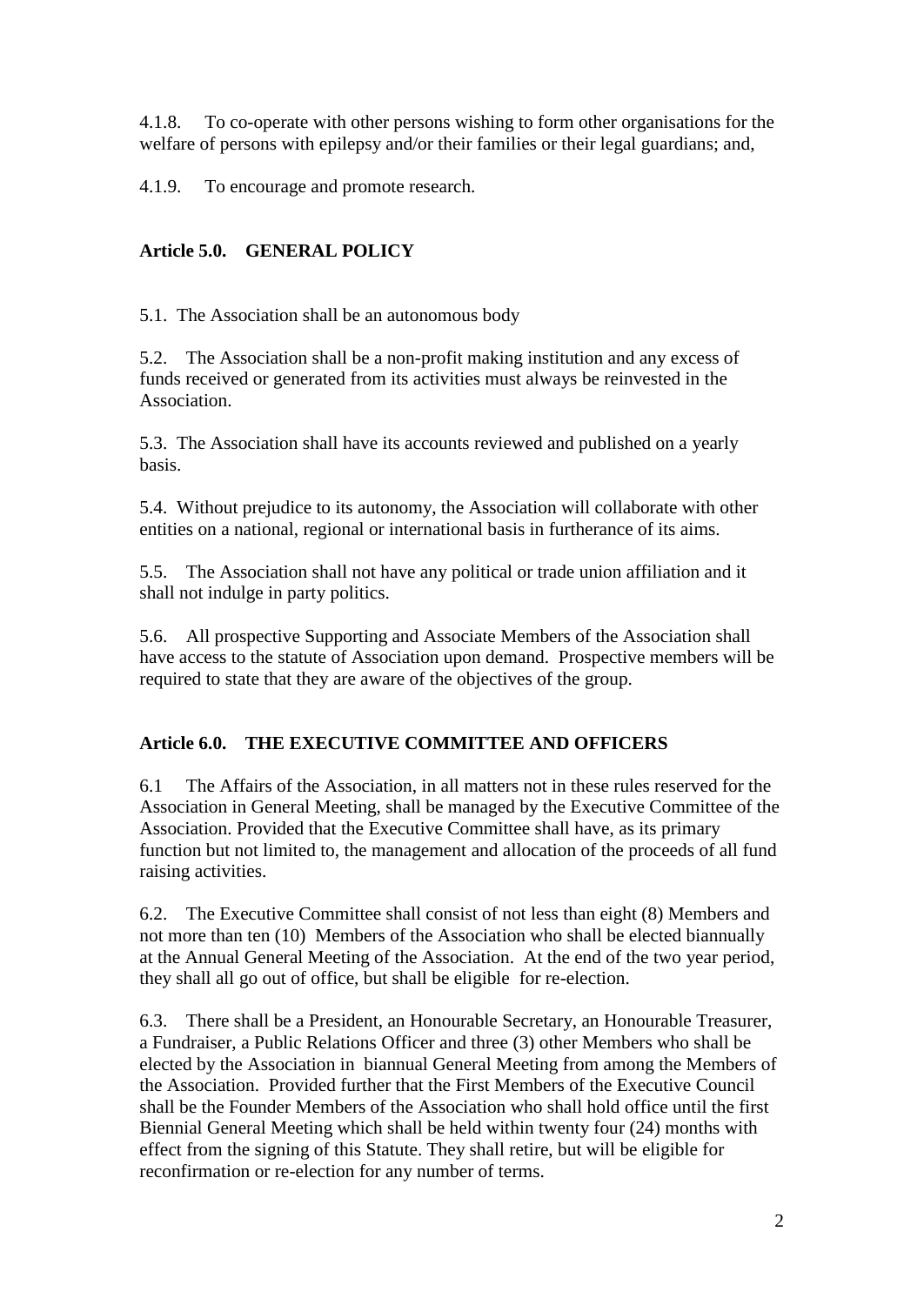6.4. The Executive Committee may from time to time and at any time appoint any Member of the Association who during the election of the Committee had obtained the next higher number of votes as a member of the Committee to fill a casual vacancy. Any member so appointed shall retain his office only until the next Biennial General Meeting, but he shall then be eligible for re-election.

6.5. The Executive Committee shall be elected to office for a period of two (2) years.

6.6. No person who is not a member of the Association shall be eligible to hold office as a Member of the Executive Committee. She or he should have been a member for at least 6 months, unless accepted by the Committee.

6.7. Nominations for the Executive Committee must be submitted on the appropriate official forms fourteen (14) days prior to the Biennial General Meeting. In the absence of prior nominations reaching the Committee on the appropriate date, the outgoing Committee may invite nominations from the floor on the day of the Biennial General Meeting.

6.8. The election of the Executive Committee will be held by a secret ballot.

## **7.0. POWERS OF THE EXECUTIVE COMMITTEE**

7.1. The business of the Association shall be managed by the Executive Committee which may pay all such expenses, preliminary and incidental to, the promotion, formation, establishment and registration of the Association as they think fit.

7.2. Legal representation of the Association shall vest in the President, the Secretary and the Treasurer.

7.3. No regulation made by the Association in a General Meeting shall invalidate any prior act of the Executive Committee which would have been valid if such regulation had not been made.

7.4. The Members for the time being of the Executive Committee may act notwithstanding any vacancy in their constitution.

## **8.0 PRESIDENT**

8.1 The President elected at the Biennial General Meeting will preside at all Executive Committee and General Meetings of the Association.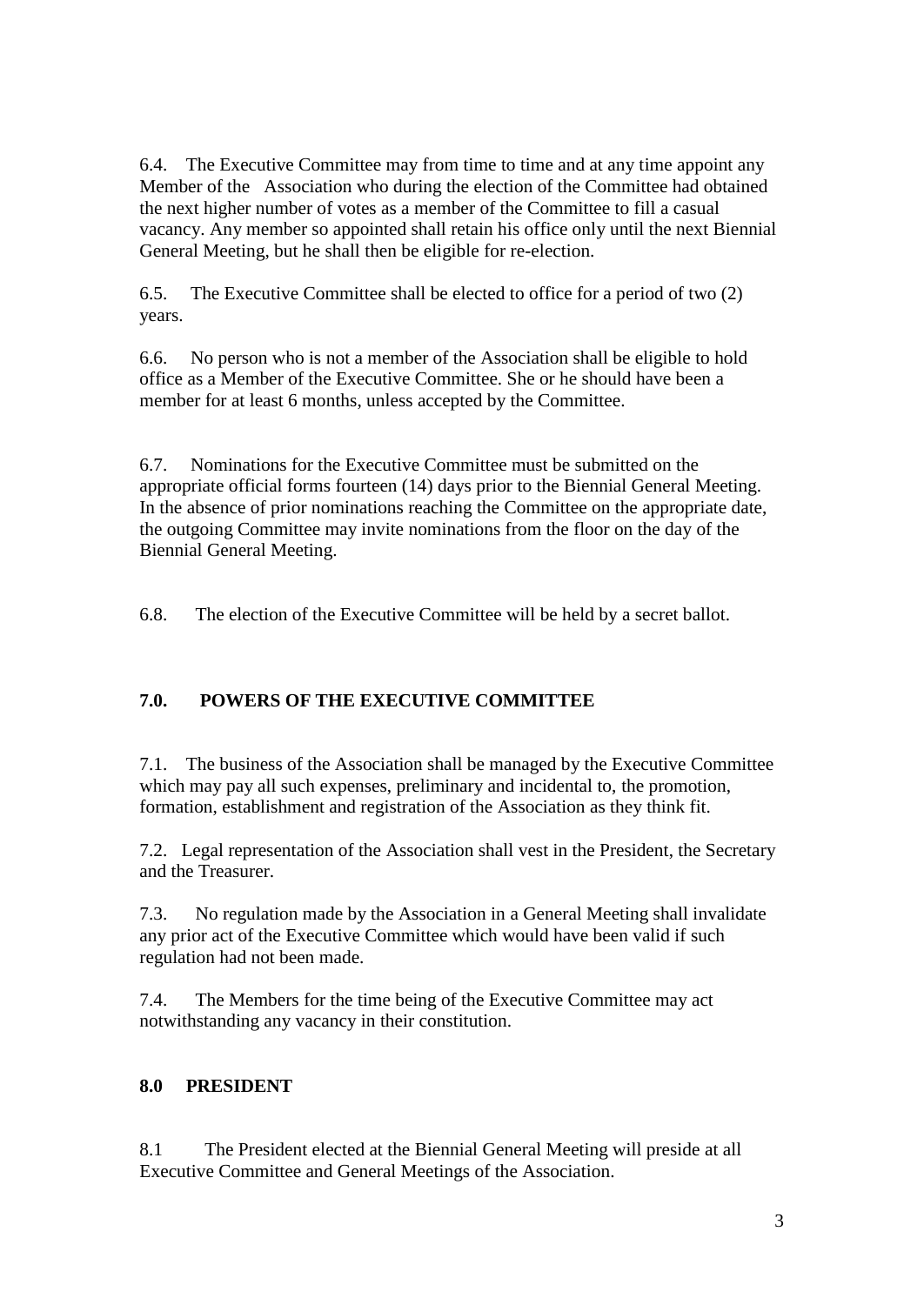8.2 The Executive Committee may elect from among its members a Deputy President and may determine for what period he/she is to hold office, who will preside with full powers in the absence of the President.

8.3. Provided that in the absence of both the President and the Deputy, provided a quorum is available, the Executive Committee will have the power to appoint a substitute/s to conduct the meetings. The Executive Council may remove any Deputy President in which case he/she shall remain a Member of the Council.

### **9.0 SECRETARY**

9.1. The Hon. Secretary elected at the Biennial General Meeting will be responsible for all the secretarial and administrative work of the Executive Committee.

9.2. The Executive Committee may elect from among its members an Assistant Secretary to assist the Hon. Secretary as necessary. Any Secretary so appointed by the Executive Committee may also be removed by them, in which case however he/she shall remain a member of the Executive Committee. The Hon. Secretary and his/her assistant shall undertake such functions in respect of the Association as the Executive Committee may determine from time to time. No remuneration (except by way of reimbursement of out of pocket expenses, if any) shall be paid to the Hon. Secretary or his /her assistant in respect of their office.

9.3. Every such appointment shall be for such a period and on such terms as the Committee shall think fit.

## **10.0 TREASURER**

10.1. The Hon. Treasurer elected at the Biennial General Meeting will be responsible for all the Financial and Accounting work of the Executive Committee.

10.2. The Executive Committee may elect from among its members an Assistant Treasurer to assist the Hon. Treasurer elected at the Biennial General Meeting. Any Asst.Treasurer so appointed by the Executive Committee may also be removed by them, in which case however he/she shall remain a member of the Executive Committee. The Hon. Treasurer and his/her Assistant shall undertake such functions in respect of the Association as the Executive Committee determine from time to time. No remuneration (except by way of reimbursement of out of pocket expenses, if any) shall be paid to the Hon. Treasurer or his /her assistant in respect of their office.

10.3. Every such appointment shall be for such a period and on such terms as the Committee shall think fit.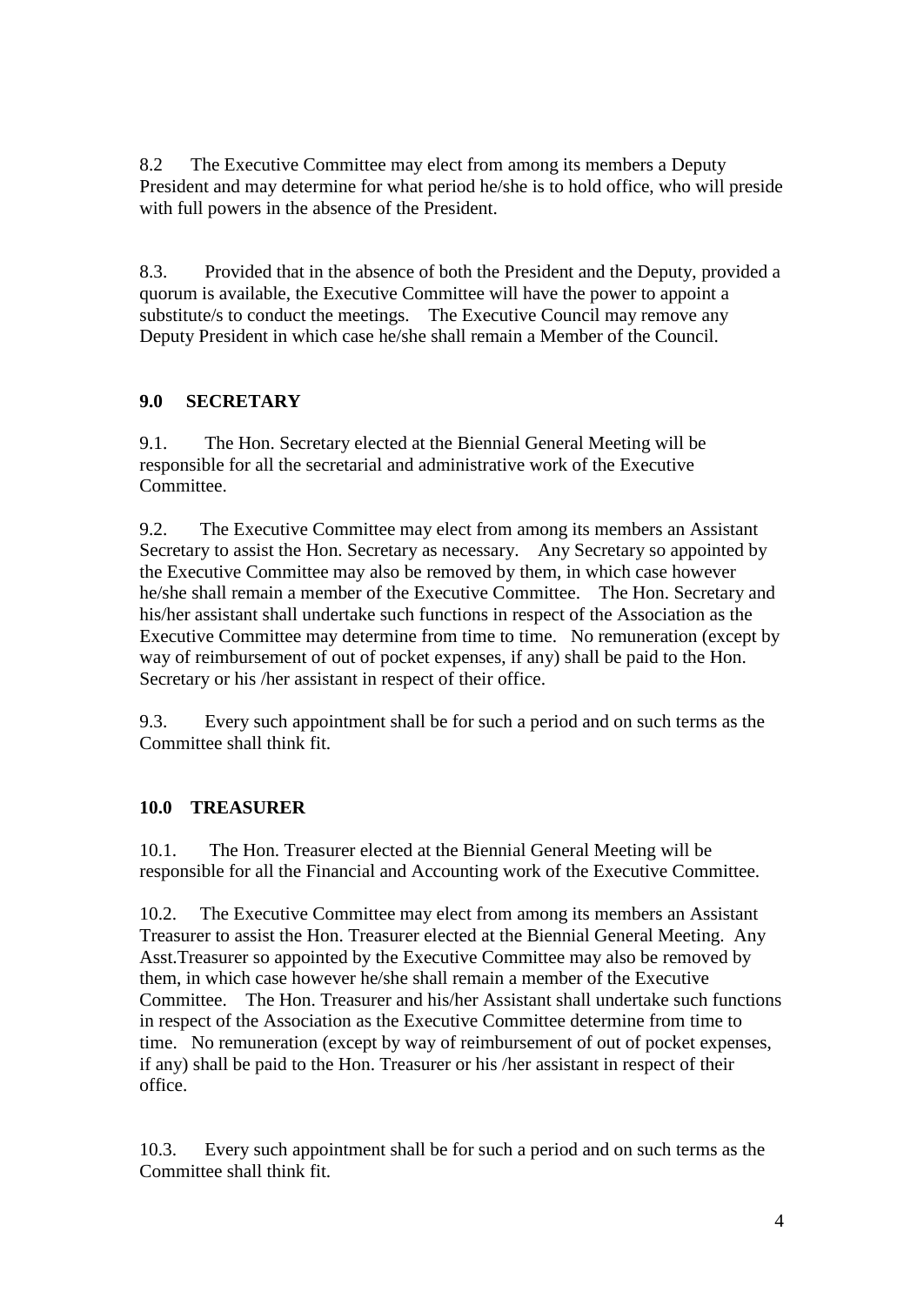#### **11.0 DISQUALIFICATION OF MEMBERS OF THE EXECUTIVE COMMITTEE**

11.1 The office of a member of the Committee shall be vacated:

(a) If he/she ceases to be a member of the association.

(b) If by notice in writing to the Association, he/she resigns his/her office.

 (c) If he/she is removed from office by a resolution duly passed pursuant to Clause 12.1 of this Statute.

#### **12.0 SUSPENSION**

12.1. The Association may by a resolution taken at an Extraordinary General Meeting remove any member of the Committee before the expiration of his/her period of office if he/she is guilty of repetitive disruption of meetings, hinders the function of the Association or breaks the confidentiality and trust of other members, and may by the same or another resolution appoint another member in his/her stead; but any person so appointed shall retain his/her office so long only as the member in whose place he/she is appointed would have held the same if he/she had not been removed.

#### **13.0 PROCEEDINGS OF THE EXECUTIVE COMMITTEE**

13.1. Subject as hereinafter provided, the Committee may meet together for the dispatch of business, adjourn and otherwise regulate their meetings as they think fit. The Committee shall meet at least once every one (1) month.

13.2. The quorum necessary for the transaction of the business of the Committee shall be four (4) provided that if no quorum is present within half an hour from the time appointed for the meeting, the meeting shall be adjourned to another day within one week . If at such adjourned meeting no quorum is present within half an hour from the time appointed for the meeting, provided three (3) members are present, the meeting shall proceed accordingly. Questions decided at any meeting of the Committee shall be decided by a simple majority of votes. In case of an equality of votes, the President of the meeting shall ask for a re-vote. In the event of an equality of votes on the revote, the President of the meeting shall have a second or casting vote.

13.3. On the request of the President or his/her Deputy the Secretary shall, at any time, summon a meeting of the Committee by notice (stating the time and place of such meeting) served upon the several members of the Committee. A member of the Committee who is absent from Malta shall not be entitled to notice of a meeting. Any accidental failure to give such notice to any member of the Committee entitled thereto shall not invalidate any of the proceedings of such meeting so long as a quorum is present thereat.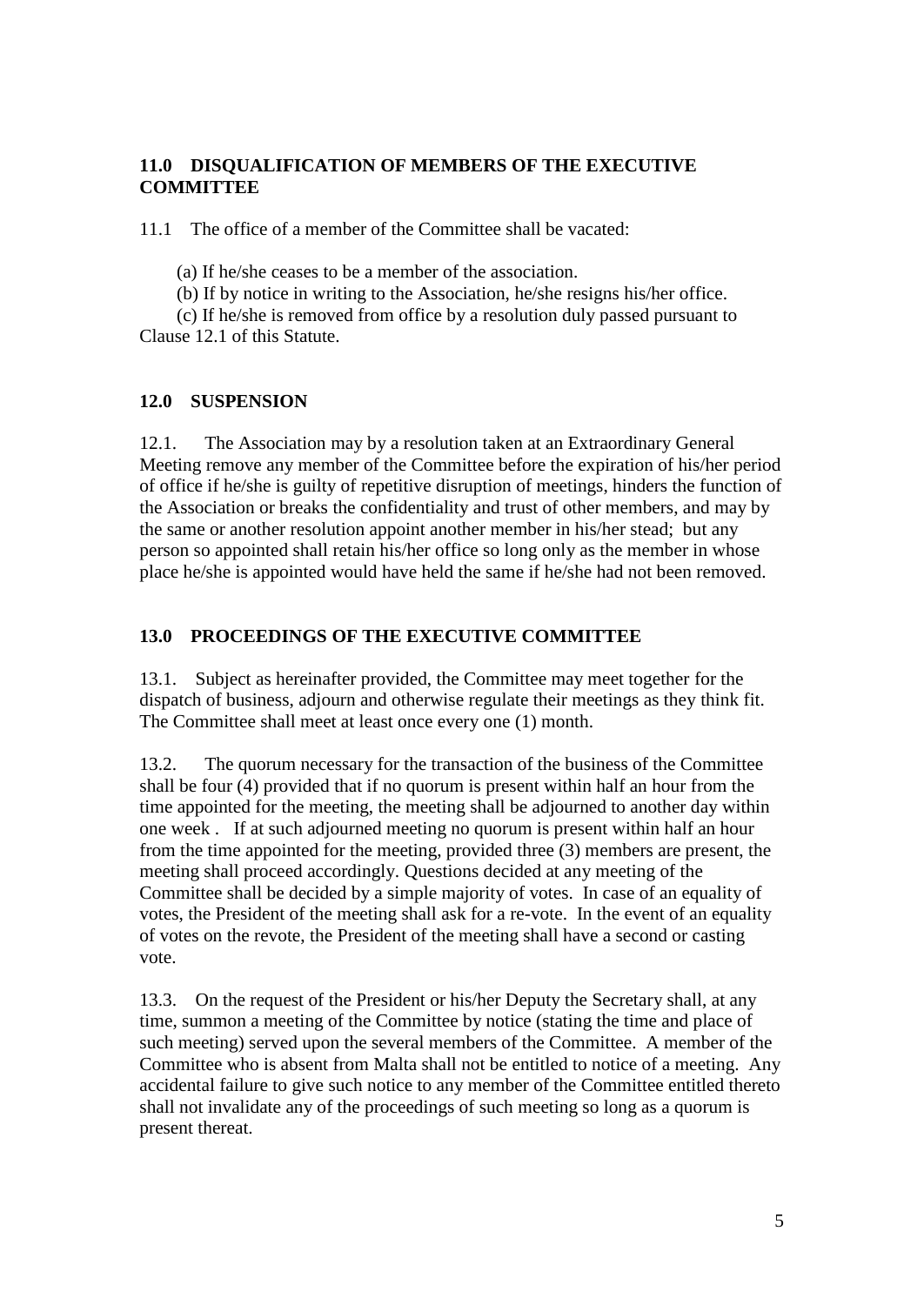Provided that a meeting may be called within fifteen (15) days, if there is the written request of at least ten (10) members of the Association.

13.4. A meeting of the Committee at which a quorum is present shall be competent to exercise all the authorities, powers and discretion by or under the regulations of the Association for the time being vested in the Committee generally.

13.5. The Committee may delegate any of its powers to committees consisting of such member or members of the Committee or of such other persons as it thinks fit, and any committee so formed shall, in the exercise of the powers so delegated, conform to any regulations imposed on it by the Committee.

13.6. The Committee shall cause proper minutes to be made of all appointments of officers made by the Committee and of the proceedings of all meetings of the Association and of the Committee and of committees of the Committee, and all business transacted at such meetings, and any such minutes of any meeting, if purporting to be signed by the President and Secretary of such meeting, or by the President and Secretary of the next succeeding meeting, shall be sufficient evidence without any further proof of the facts therein stated.

13.7. A resolution in writing signed by all the members for the time being of the Committee or of any committee of the Committee who are entitled to receive notice of a meeting of the Committee or of such committee shall be as valid and effectual as if it had been passed at a meeting of the Committee or of such committee duly convened and constituted.

## **14.0 SUBSCRIPTIONS, FINANCES AND ACCOUNTS**

14.1. The funds of the Association shall also be collected from voluntary contributions, donations or grants by members, benefactors or the State and from fundraising activities.

Provided that the funds of the Association shall be deposited in a bank account of a reputable local bank in the name of Caritas Malta Epilepsy Association and the account and the authorised joint signatories for operating such an account shall be the President, the Secretary and the Treasurer. Any two of the three signatures will suffice.

14.2. The Treasurer shall keep such proper books of account as will enable him to present at every Annual General Meeting of the Association, or at any other time if required (on reasonable notice to him) by the Committee, an accurate report and statement concerning the finances of the Association. The financial year shall start on the 1<sup>st</sup> of January and finishes on the 31<sup>st</sup> December.

## **15.0 GENERAL MEETINGS**

15.1. An Annual General Meeting of the Association shall be held in every year, and there shall not be more than fifteen (15) months between one Annual General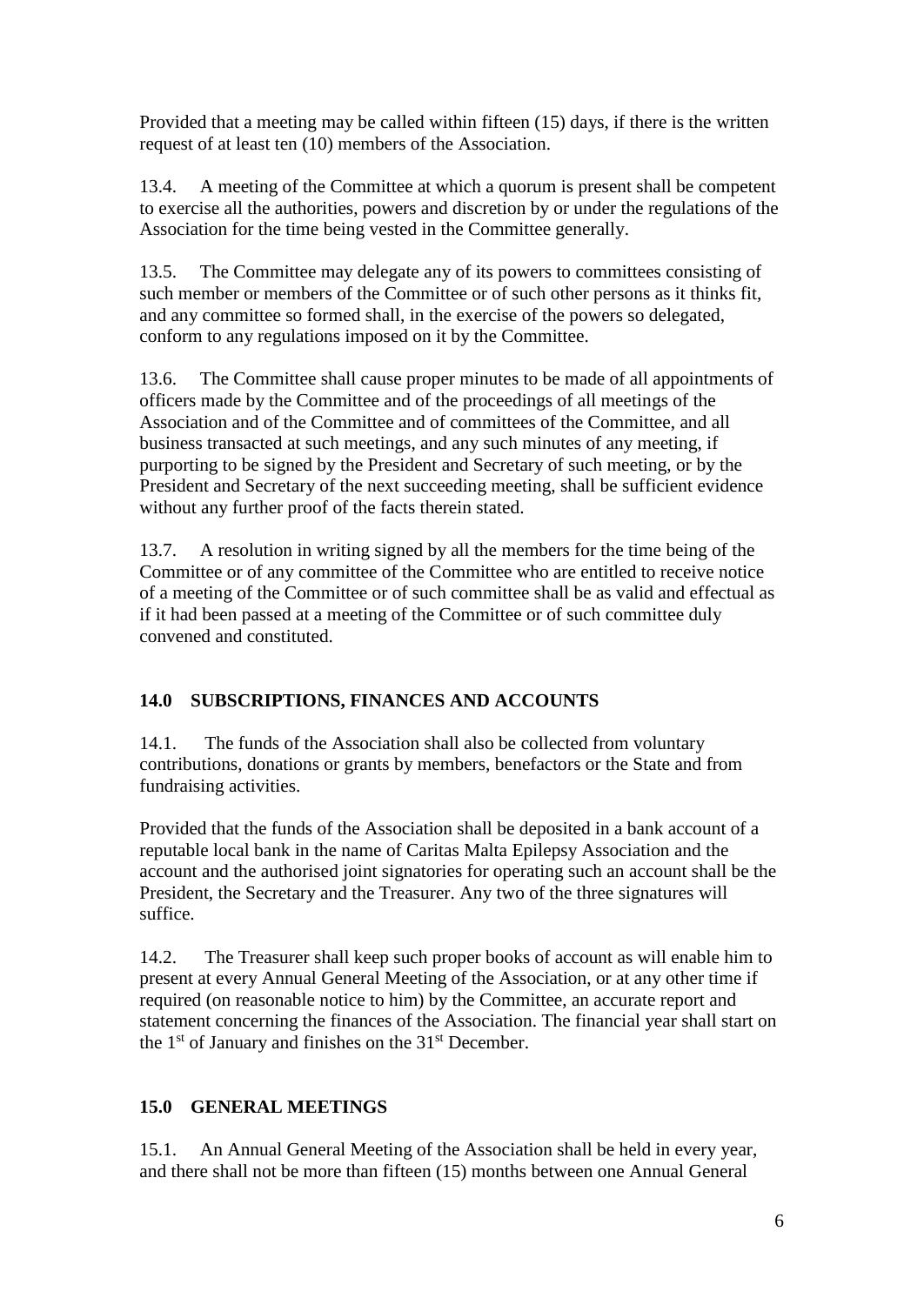Meeting and the next. Notice of the day and time of the Annual General Meeting shall be given to each member at least fourteen (14) days before such day.

15.2. A General Meeting of the Association may be summoned by the Committee, and shall be so summoned immediately upon a request by not less than one-third of the general membership.

15.3. At any General Meeting of the Association every member of the Association shall be entitled to be present, and every Member shall be entitled to one (1) vote upon every question raised. In the case of equality of voting, the President of the meeting (who shall be a member elected for the occasion by the meeting before any other business is opened) shall have a second or casting vote. The Secretary shall take minutes of the proceedings at all General Meetings of the Association.

15.4. The Secretary shall present the Annual Report of the Association to the Annual General Meeting.

15.5. The quorum for the Annual or any Extraordinary General Meeting shall be 20% of the general membership. In the absence of such quorum, the General Meeting shall be held, with the same agenda, fifteen minutes later and all decisions taken shall be binding on the Association as a whole.

15.6. The reviewers shall be nominated and elected by the members attending and having a right to vote at General Meetings. No reviewer who has held office on the Committee during the past twelve (12) months will be eligible for nomination.

## **16.0 CONDUCT OF MEMBERS**

16.1 Every member shall conform to the Association's Code of Ethics. Any member or members alleged to have brought, or attempted to bring disrepute on the association, shall be asked to appear before the Committee and if, in the opinion of the Committee, the case be found proven, the member shall be deprived of his/her membership, forfeiting all right to the refund of any outstanding subscriptions. If the said member fails to appear before the Committee without justification he/she shall be deprived of membership.

#### **17.0 NOTICES**

17.1 Each member shall keep the Secretary informed of that member's private address or of some other address at which communications may be addressed for him.

## **18.0 ALTERATION OF STATUTE**

18.1. This Statute may be revoked, added to or altered by a majority comprising two-thirds or more of the membership present and entitled to vote at any General Meeting of the Association of which notice has been duly specifying the intention to propose the revocation, addition or alteration, together with full particulars thereof.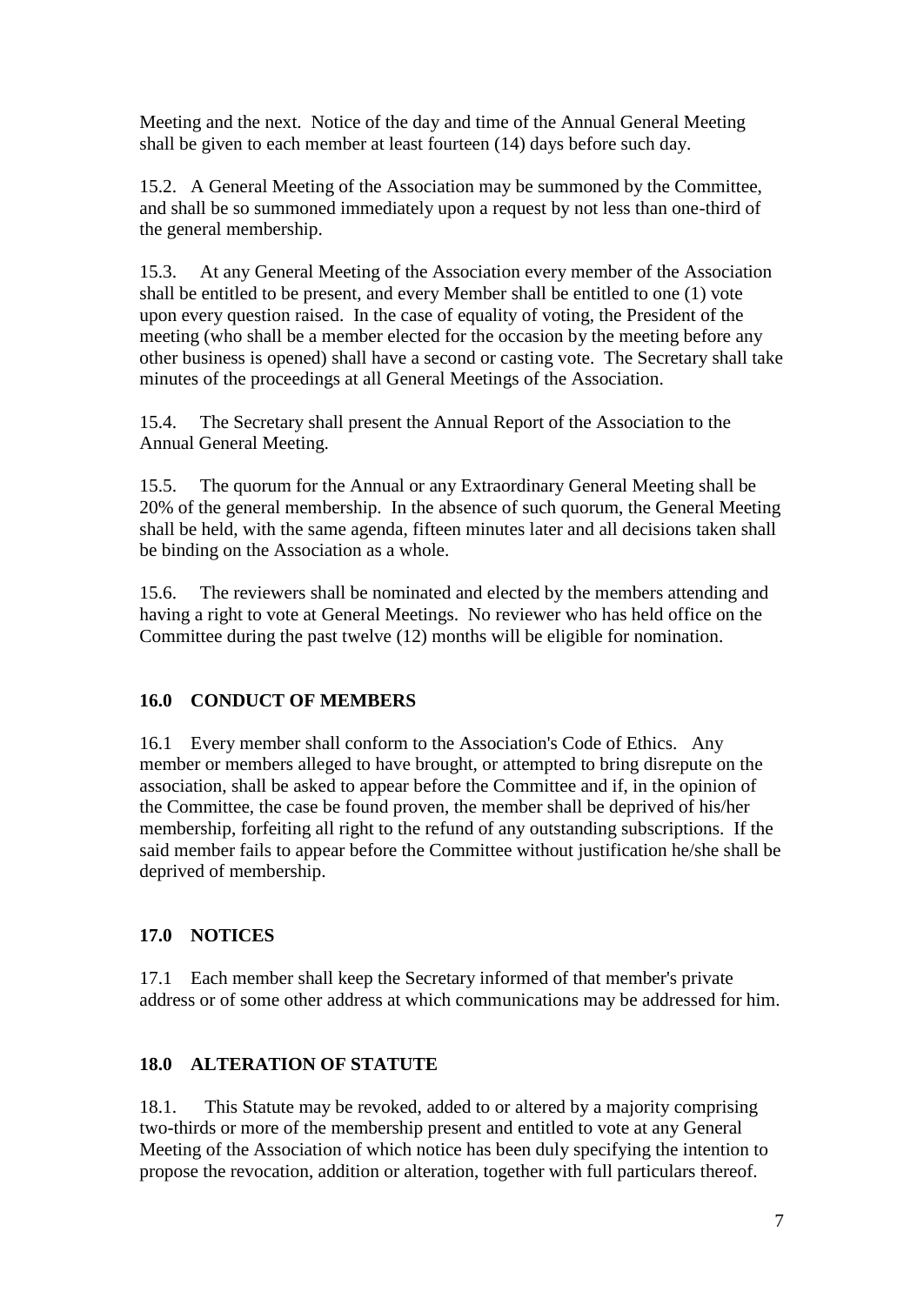#### **20.0 DISSOLUTION**

20.1. If the number of members of the Association shall at any time fall below five (5), or if at any time the Association shall pass in General Meeting by a majority comprising two-thirds or more of the members present and entitled to vote a resolution of its intention to dissolve, the Committee shall take immediate steps to settle any debts, and dispose of the monies and property remaining as determined by the General Meeting; and thereupon the Association shall for all purposes be dissolved.

20.2. In the event of dissolution of the Association, any remaining funds and/or property shall be donated to a charitable institution.

#### **21. ADMINISTRATORS AND THEIR RESPONSIBILITES**

21.1 The current administrators and their responsibilities at the time of signing this amended statute are:

Mr. Francis k/a Frank Portelli – President I.D.number 888250(M)

Mr. Emanuel k/a Noel Portelli – Secretary 0907351(M)

Ms. Caroline Attard – Treasurer 115460(M)

Mr. Matther Attard – Public Relations Officer 0350287(M)

Ms. Adriana Soler – Youth Section & Facebook Coordinator 558890(M)

Mr. Emanuel Camilleri – Member 1083548(M)

Ms. Robin Pinkston – Member 20899(A)

Prof. Janet Mifsud – Advisor 124762(M)

\_\_\_\_\_\_\_\_\_\_\_\_\_\_\_\_\_\_\_\_\_\_\_\_

\_\_\_\_\_\_\_\_\_\_\_\_\_\_\_\_\_\_\_\_\_\_\_\_

Mr. Francis k/a Frank Portelli – President I.D.number 888250(M)

Mr. Emanuel k/a Noel Portelli – Secretary 0907351(M)